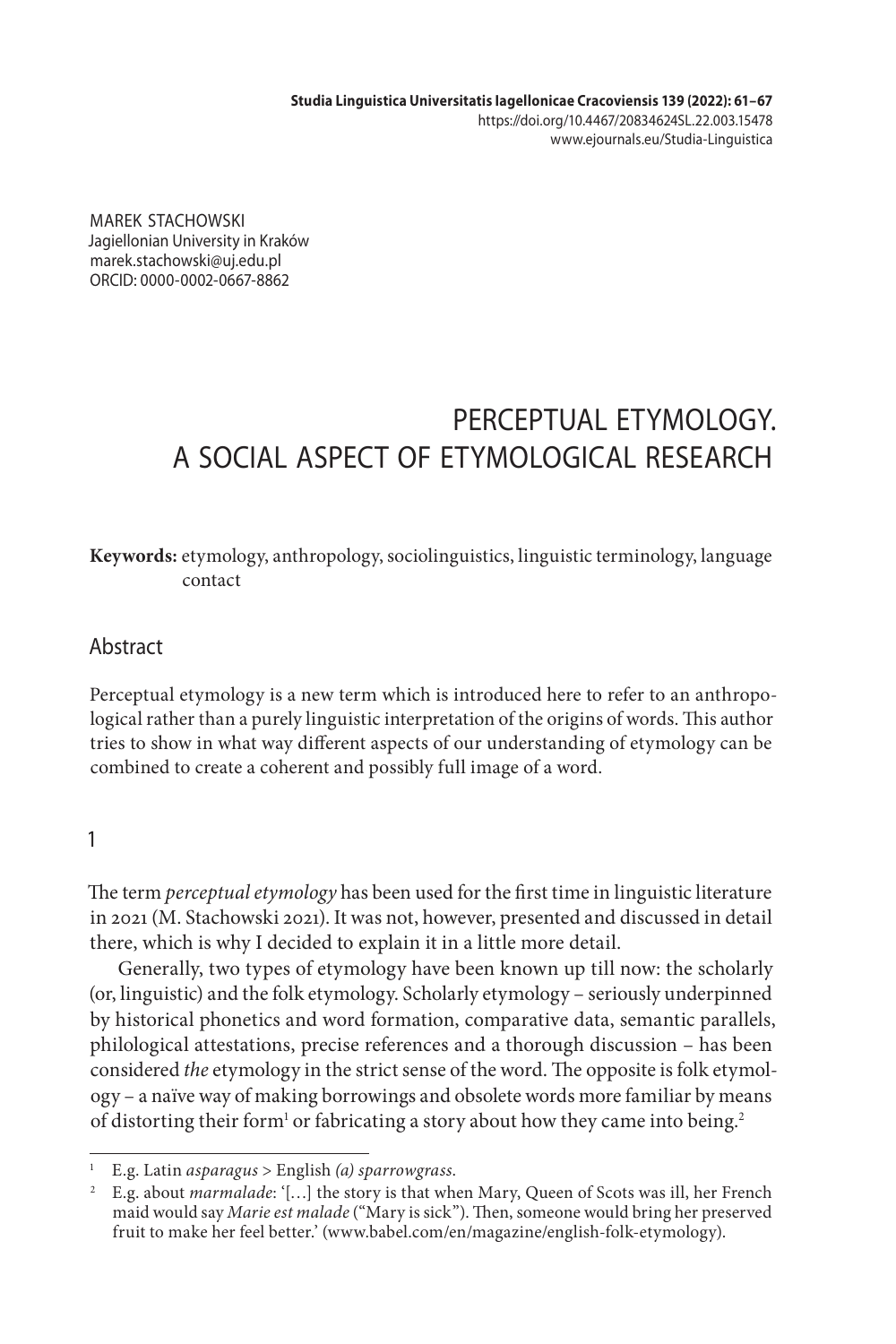Folk etymology is usually ignored by linguists who, at best, adduce an example or two during their lectures to the merriment of the audience.<sup>3</sup> In such situations, the more imaginative stories are valued higher because they cause louder laughter. Nobody asks whether any of the two main devices of folk etymology is better or closer to scholarly etymology. They are both rejected, without a second thought, as being unworthy of the name of etymology. However, they are not equal. Distorting is completely unlike scholarly etymology where the form of the etymologized word is never intentionally altered. By contrast, a fabricated story and a scholarly etymology are almost identical – they are both verbal explanations and the only difference is that a folk etymologist has never learned the criteria or the methods of rigorous etymological research. This lack of linguistic training reveals itself in that the comparative data are not adduced, historical phonetics, philological attestations, and word formation patterns are ignored, etymological literature is not consulted, and so on. In theory, none of these shortcomings excludes the possibility that a folk etymologist could after all be right, but I am not aware of any example to this effect.4

A special combination of both types is what is usually called an "inspired etymology" in Polish (*etymologia natchniona*) or a "learned folk etymology" in German (*gelehrte Volksetymologie*). Anatoly Liberman calls it a "misguided learned etymology" and says it "does not differ from folk etymology" (Liberman 2005: 50). But this means that a "(misguided) *learned* etymology" is equal to a "*folk* etymology" which is a surprise. One may assume that this is just an unhappy wording, and be right, because both of these etymologies are worthless from the linguistic point of view. There is, however, an important difference between them. An inspired or misguided etymology is published in a scholarly book or journal, equipped with footnotes and references and yet fanciful and far from the requirements of linguistic methodology. The term is an evaluation rather than a specific type of etymology. An "inspired/misguided etymology" is intended as a scholarly one and should be included in that type.

This approach can sometimes be fairly pointless, see, for instance, the evolution of French *fesser* 'to give a slap, spank' caused by a popular association of the original *fessier* 'to whip with a switch/osier' with *fesse* 'buttock' (von Wartburg 1931 [= cited after Schmitt 1977: 137sq.; cf. his conclusion on p. 138, fn. 2: "Autrefois on fessait avec des fesses, aujourd'hui on fesse les fesses"]). Another French example, first given by Ferdinand de Saussure, is the distortion of French *maladerie* (< *malade* 'sick, ill') to *maladrerie* 'leprosorium, lazar house' under the influence of the word pair *ladre* 'miser, stingy' : *ladrerie* 'miserliness' (Testenoire 2018: 77).

Sometimes, a proposition resides halfway between folk and scholarly etymology. If one thinks the ornithological name *secretary bird* comes from the word *secretary*, one is, to an extent, correct. Another problem is whether *secretary* (bird) is the same word as *secretary* (human being), or maybe, the Arabic phrase *ṣaqr aṭ-ṭair* 'hunter bird' (for a discussion see Urban 2008: 196). In the latter case, the change of the Arabic phrase into English *secretary* should be considered a result of folk etymology, but the opinion that *secretary bird* comes from *secretary* is technically true as long as it does not involve the assertion that it is the same word as *secretary* (human being).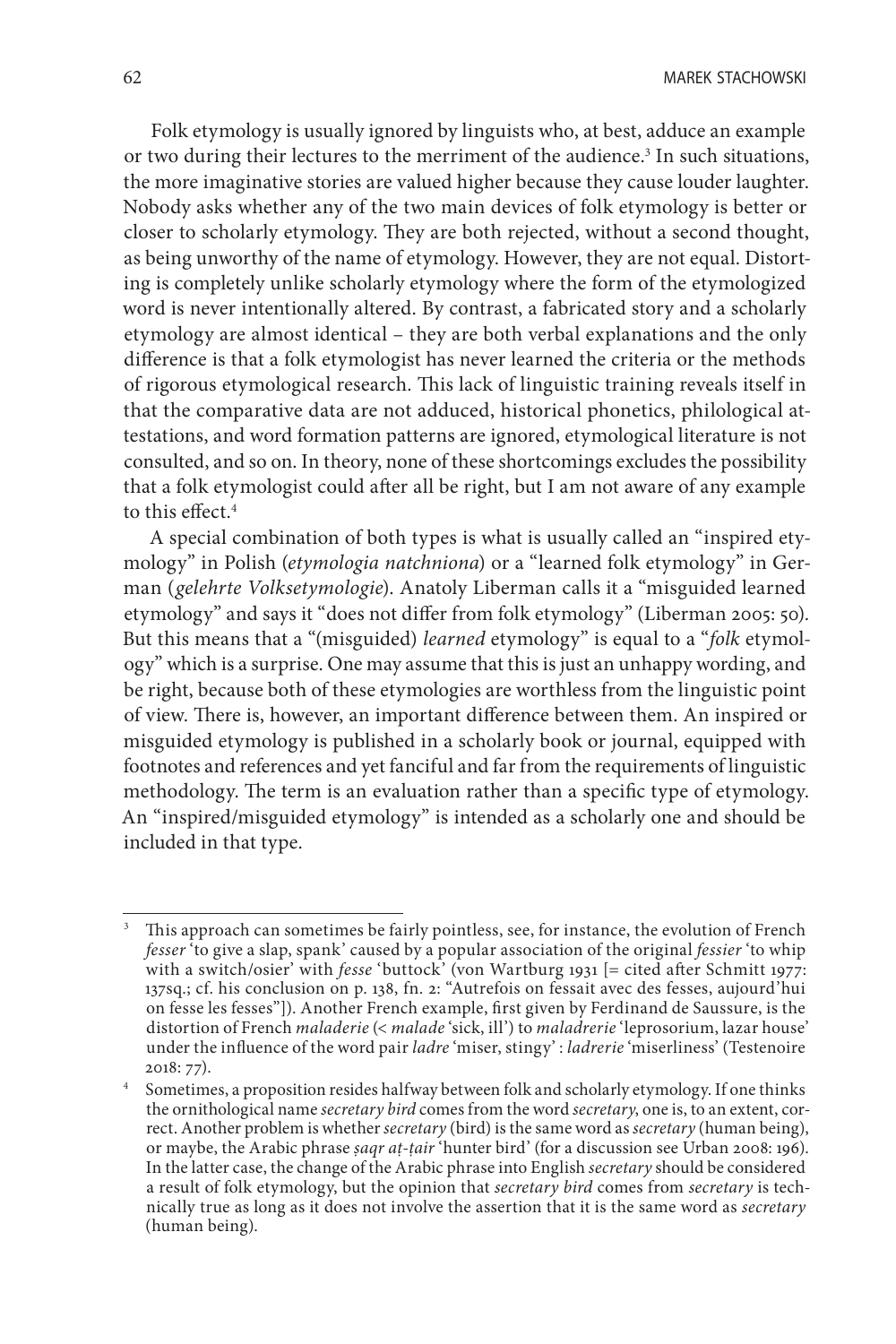2

The main subject of this paper is what I have called a "perceptual etymology". We have all more than once observed that non-etymologists link a word to a language that is just one of several languages on the long way from the ultimate source to the direct one.

A good example is the Slovene word *čevapčič* "grilled meatball or meatroll" (M. Stachowski 2021). It displays an obviously Croatian diminutive suffix *-čić*  (> Slovene *-čič*). And yet, in Slovene it is viewed as a Turkish loanword. Why not Croatian? I would suggest the following answer: These words are, in the minds of Slovenes, associated with the Turkish cuisine. For the Slovene society, they represent the Turkish world. Similarly, the salad *insalata romana* will presumably be associated with Rome rather than with France. As a matter of fact, it was invented in Avignon in the 14th century when the Pope temporarily had his residence there (Giani 2009: 49). The wine name *romanìa* will probably point to Romania rather than to Greece although "*Romanìa* was the Medieval denomination of the Byzantine Empire" and the wine *romanìa* is a Greek invention (Giani l.c.). In both latter cases the very sound of the word *roman(ì)a* evokes an incorrect association. Little wonder, then, that a layman might think, or even claim, that the etymological sources of these terms are the names *Roma* and *România*, respectively. Linguistic arguments can hardly change imaginations, associations and feelings.

It is not too rare for non-etymologists to express their opinion in no uncertain terms, "Slovene *čevapčič* is a Turkish word". This is, superficially, a very similar statement to "English *valid* is a French word." But there is a significant difference between them. The latter reflects linguistics, and the former cultural tradition and associations which are still alive in the society.

A very special case is the Turkish term *altın bez* 'gold cloth, cloth of gold', a type of fabric interspersed with golden strands (< Turkish *altın* 'gold; golden' + *bez* 'cloth, fabric'), and its Polish reflexes. The term was borrowed into Old Polish as *altembas* (first attested in 1496 as ‹altabassa› = *altãbassa*, presumably genitive *altambasa*; cf. 1500 ‹altambasz› = *altambasz* id.), but more interestingly, beside being borrowed it was also translated into Polish as *złotogłów* (< *złot-y* 'golden' + *głów* < *głowa* 'head'). Why should a type of cloth be called "golden *head*"? The original Turkish phrase *altın bez* was first distorted to *altambas* ~ *altembas* ~ *altambasz* and then, it seems, misinterpreted as a reflex of an erroneously reconstructed Turkish phrase \**altın baş* (< Turkish *baş* 'head') and, thus, translated as *złoto-głów* into Polish (S. Stachowski 2014: 17sq.). That was, of course, a case of folk etymology put into practice. Above, I have announced this example as *a very special case*. It is because three aspects can be observed here: (1) the linguistic, scholarly etymology: Polish < Turkish *altın bez*, literally 'golden cloth' (2) folk etymology: Turkish > Polish *złotogłów*, literally 'golden head'; (3) perceptual etymology: the deep belief of Polish historians and art historians that this is a Turkish word, just translated. This shows that even a word composed of Polish elements and motivated by a Polish folk etymology which was inspired by a distortion in Polish, can still be viewed as a "(principally) Turkish term."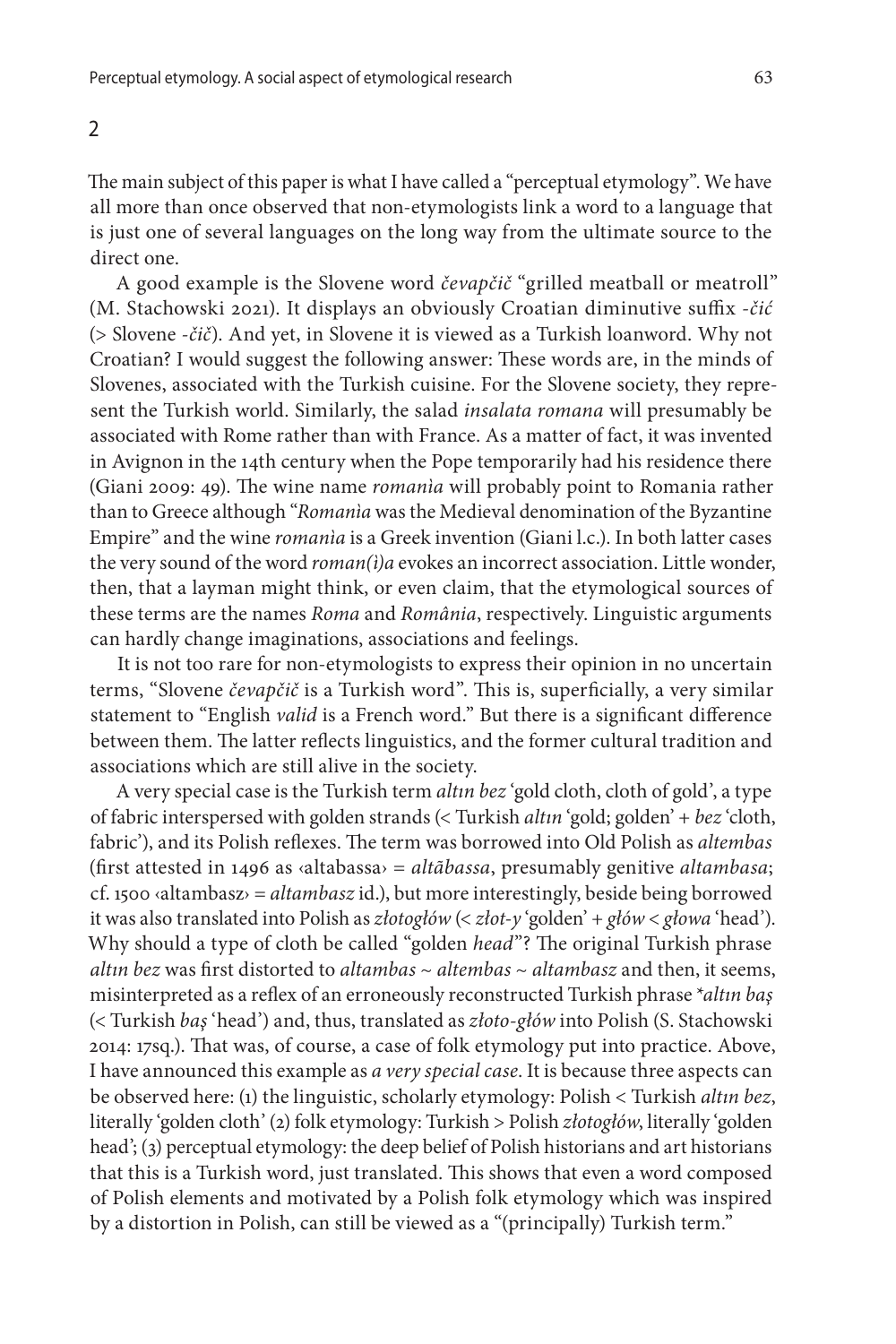64 MAREK STACHOWSKI

Similarly peculiar is the story of the German word *chic* 'chic, elegant'. It was borrowed from French in the 19th century but, in French, it is a German loanword, that is: Low German *Schick* 'adequacy, match, (well-)fittedness' (cf. *schicklich* 'decorous, appropriate', *sich schicken* 'to be proper/suitable') > French *chic* 'decorous, elegant' > German *chic* id. Why is the German word *chic* written according to French orthography even though its ultimately German origin is commonly known and accepted? One could say, the word was borrowed with its meaning 'chic' from French and is, thus, distinct from the Low German noun *Schick*. That is absolutely correct. One cannot, however, help asking whether cultural associations were really not involved here. Words concerning beauty, good style and elegance are generally first of all associated with the French culture (that is why Polish juveniles more often than not believe that the title of the fashion magazine *Glamour* is a French word and they read it [glaˈmur]; here, in addition, the spelling with ‹ou› as in French *amour* 'love' is probably significant, too). Even though etymologically trained German linguists preferred to maintain the original French orthography because the word for 'chic, elegant' *was borrowed* from French, one is rather certain that an average German-speaking person accepts that orthography because they think the word *just is* French.

The stereotypical image of certain cultures impinges also on experts in etymology. The fact that it is German, rather than Czech, that is associated with higher culture in Eastern Europe must have been the reason why some authors considered Polish *kielich* 'goblet, chalice' to be a borrowing from German even though its route has in fact been a little longer: Polish *kielich* < Old Czech *kelich* < Middle High German *kel(i)ch* < Latin *calix* (for that and some other examples see Hentschel 2017: 124 sq. and passim).

Social tradition lives its own life. It is resistant to both scholarly and folk etymology and it has no ambition to explain the original formation or meaning of a given word. This is because:

> Perceptual etymology concerns itself with indicating the language which represents, in the eyes of the borrowing society, the culture most associated with the specific object or phenomenon.

The term "associative etymology" appears to be similar but its meaning is, in actual fact, quite different. For instance, Myrvoll (2021: 43) recently used it in connection with the Nordic rendering of the name of Jerusalem: "[…] the Norsemen, by naming the city *Jórsalir*, […] made it more familiar to them by assimilating it to names for other important places in the North, like *Jórvík* and *Uppsalir* […]." This term is used in a very similar context also in German and Romance studies (cf. Miettinen 1965). Thus, "associative etymology" is just folk etymology and its task is incorporating foreign words in the lexicological system of the borrowing language.<sup>5</sup>

<sup>5</sup> Cf. also (1) "Der Begriff *Volksetymologie* erfreut sich […] immer noch großer Verbreitung […]. Von den alternativen Termini wie Paretymologie, […], assoziative Etymologie, Wortanalogie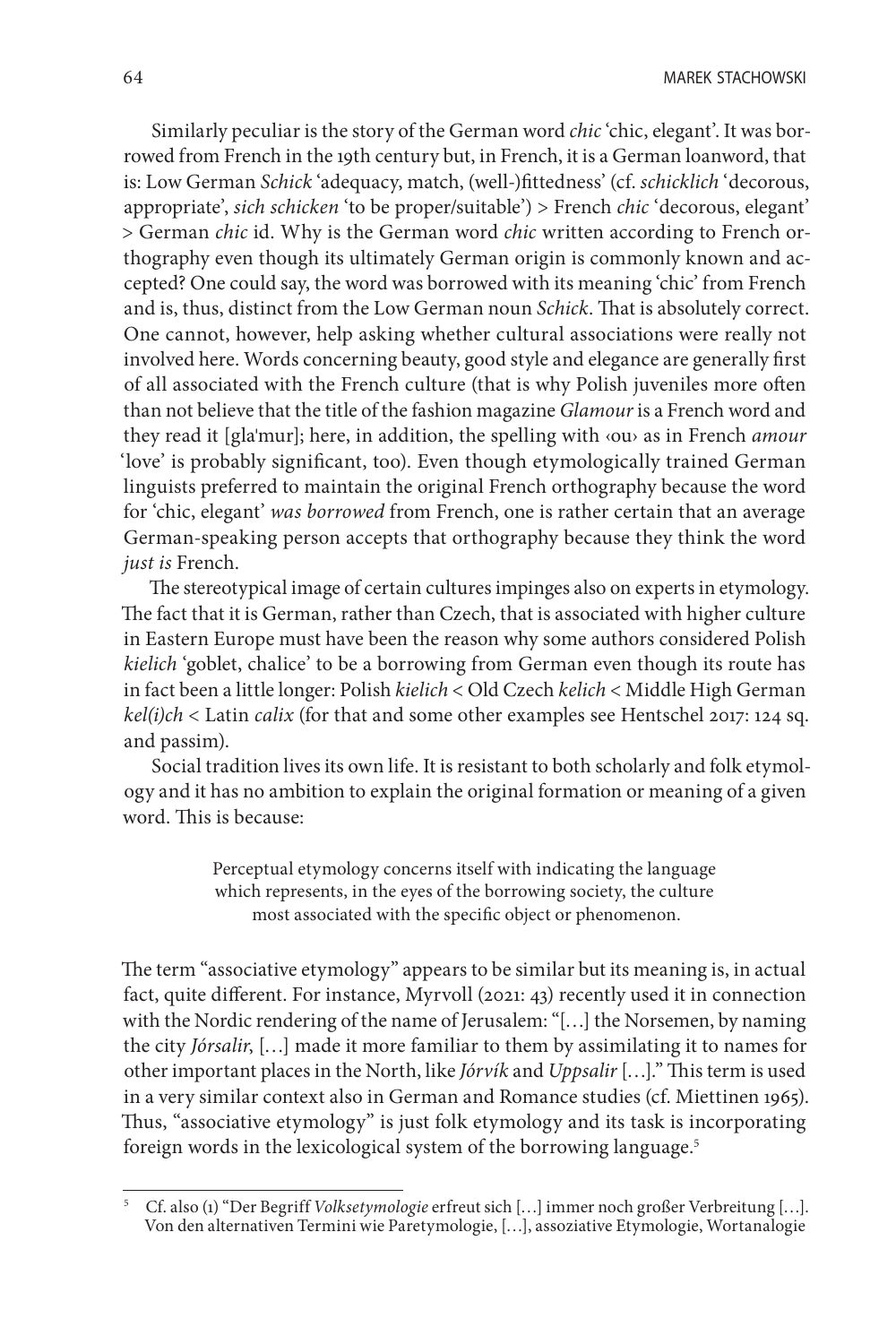The origin of the term "perceptual etymology" is easy to explain. It is a parallel to "perceptual dialectology," a term known as early as the 1930s even though the research into this field "only gained greater impetus in 1980s and 1990s" (K. Stachowski 2017: 221; for further details and references: see K. Stachowski 2018). The central problem of perceptual dialectology is how dialects and dialectal diversity are perceived by non-philologists. It is arguably an interesting way to approach the question of why some societies readily accept the status of dialect for their ethnolect whereas other groups insist on seeing it as a separate language – for instance, Swabian as a dialect of German on the one hand, and on the other, Dolgan which by Dolgans themselves is perceived as separate from Yakut.

The main question of perceptual etymology is quite similar: Why are some words perceived by non-specialists as belonging to languages other than those identified by professional etymologists?

The gap between genetic classification and social perception can also be observed in other contexts for that matter. The word *Soviets* was used during the Soviet Union for sundry representatives of that state and its culture, regardless of their ethnic affiliation, and it continues to be used for those people even today despite the fact that the Soviet state does not exist any longer. What is more, the same word *Soviets* can also be applied to young people, born after the dissolution of the Soviet Union in 1991 and living in countries other than Russia; thus, a young citizen of Ukraine or Transnistria can be called a *Soviet* even though they might have never lived in the Soviet Union at all. But this does not apply to the Baltic states, that is Lithuania, Latvia and Estonia. Those have always been viewed as the most European (~ Western) and least Soviet (~ Eastern) republics in the Soviet Union. So, it appears, also the term *Soviet* is in fact used according to the cultural perception rather than to the genetic (= political and national) affiliation of the characterized person.

#### 4

The next question is the relationship between the three types of etymology so far discussed in the context of classification of research methods. I think the following distribution can easily be accepted:

- (a) linguistic or scholarly etymology  $\rightarrow$  linguistics<sup>6</sup>
- (b) folk etymology  $\rightarrow$  psychology, psycholinguistics<sup>7</sup>
- (c) perceptual etymology  $\rightarrow$  sociology, sociolinguistics

3

u.a. hat sich keiner als erfolgreicher Konkurrent behauptet" (Panagl 2005: 1346); (2) "Es gibt zwei Antworten auf die Frage nach dem Woher der Wörter: eine sprachwissenschaftlich begründete und eine assoziative" (Greule 2012: 41).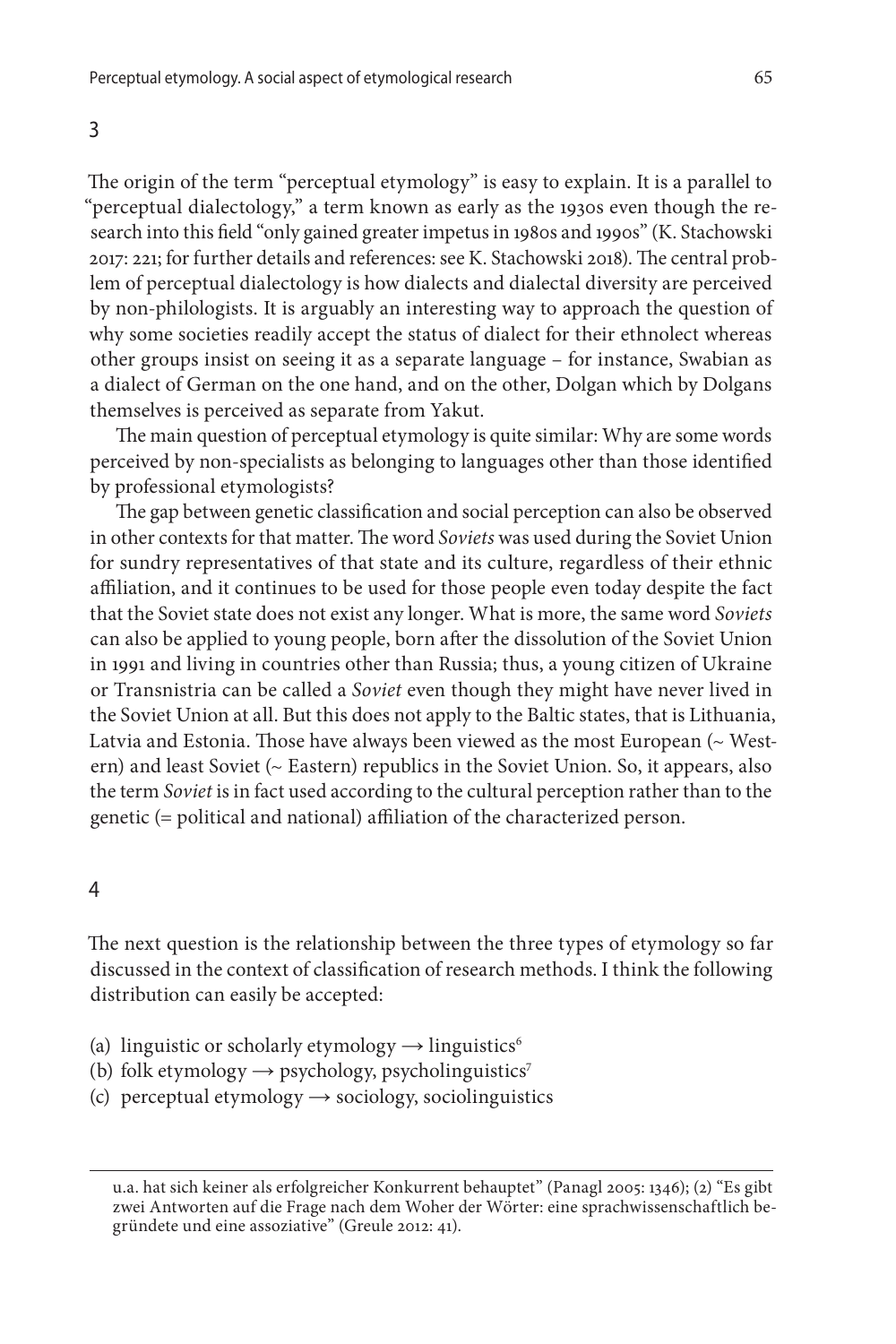Thus (a) and (b) both aim to identify the original form and meaning of a given word, which puts them in opposition to (c). On the other hand, (b) and (c) represent two aspects of anthropology and, as such, contrast with (a). This can be represented in the form of a table:

| lexical connection  | linguistic etymology | linguistics               |
|---------------------|----------------------|---------------------------|
|                     | folk etymology       | psychology                |
| cultural connection | perceptual etymology | anthropology<br>sociology |

From a strictly linguistic point of view, both the folk and the perceptual etymology are worthless. But the purely linguistic perspective does not encompass the mental and social status of words. These two aspects complete the linguistic image of a specific word in much the same way as ice and steam complete the image of water – they cannot replace water but *are* other forms of water.

### 5

Finding out how a loanword is perceived by non-etymologists is not always easy. One possibility is searching, in linguistic and popular publications, for phrases such as *XY is a French word borrowed via German into Polish*, which clearly shows that the author associates the Polish word with French rather than with German. The question "But why?" is in this case entirely justified.

Another method is to compare dictionaries. The Turkish word *maki* 'maquis (shrub vegetation typical of Italy and some other Mediterranean regions)' has a phonetic shape which clearly points to French *maquis* id. Yet, two out of three Turkish dictionaries that Hilal O. Altun compared, inform the reader that the word is of Italian origin even though it does not phonetically match the Italian counterpart *macchia* id. (Altun 2021: 62). Apparently, Turkish lexicographers thought the word Italian because its meaning concerns Italy. We might, thus, say Turkish *maki* is linguistically a French loanword but perceptually an Italian one.

A similar geographical association must have misled the authors of a Turkish dictionary who classified the Turkish word *kolonya* 'eau de cologne' as a borrowing

<sup>&</sup>lt;sup>6</sup> The fact that the attribute 'scholarly' is only connected with linguistics is not an attempt on my part to evaluate sciences. My reason for such use is very different: A hypothesis within linguistic etymology is a result of linguistic research; folk and perceptual etymologies, meanwhile, are objects rather than effects of research. Similarly, if a medical professional makes a statement, this statement is part of medical knowledge whereas his or her patient's claim might become an object of medical research but it is not part of medicine.

<sup>7</sup> Folk etymologies are not part of linguistics because they have no linguistic task to achieve. Instead, "they exist to justify the name rather than find out its ancient meaning" (Liberman 2005: 12).